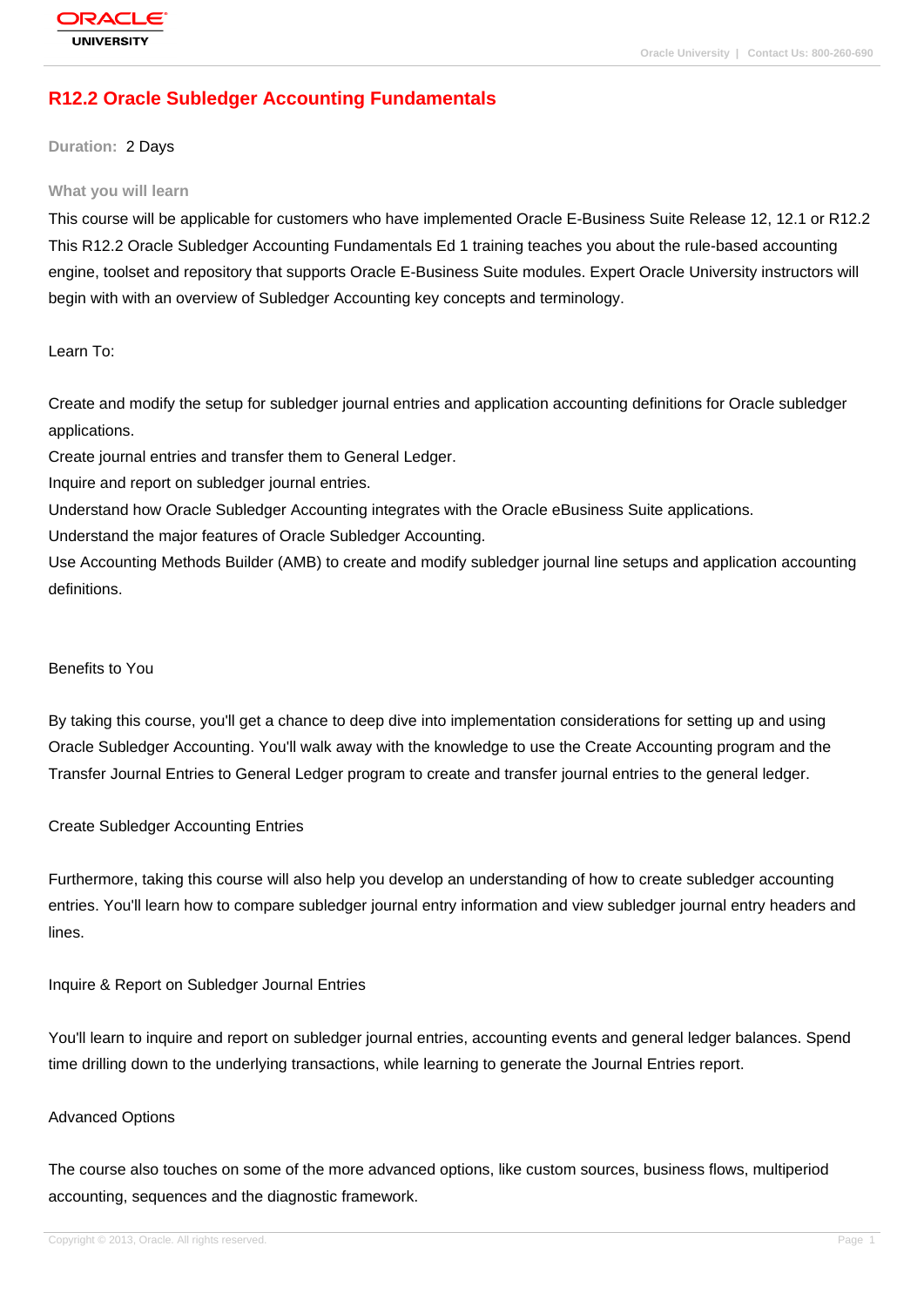**Audience** End Users Functional Implementer

### **Related Training**

Required Prerequisites Working knowledge of Oracle Payables

R12.x Oracle Payables Management Fundamentals

Suggested Prerequisites Knowledge of fundamental accounting principles

**Course Objectives** Define journal line types and definitions

Understand the process for building application accounting definitions

Define account derivation rules

Create copies of seeded definitions and customize them

Create and transfer journal entries by using the Create Accounting program

Transfer eligible journal entries to General Ledger by using the Transfer Journal Entries to General Ledger program

Create subledger journal entries

Use the Transaction and Accounting chart of accounts

Define supporting references and perform inquiries on supporting reference balance

Perform inquiries on General Ledger account balances, accounting events, journal entries, and journal entry lines based on multiple selection criteria

View error information about accounting events and journal entries

Set up and copy business flows

Understand multiple accounting representations for reporting currencies and secondary ledgers

Use the diagnostic framework to review the journal entries created by the Subledger Accounting program

Define subledger accounting methods

Understand the integration of Oracle Subledger Accounting with other Oracle eBusiness applications